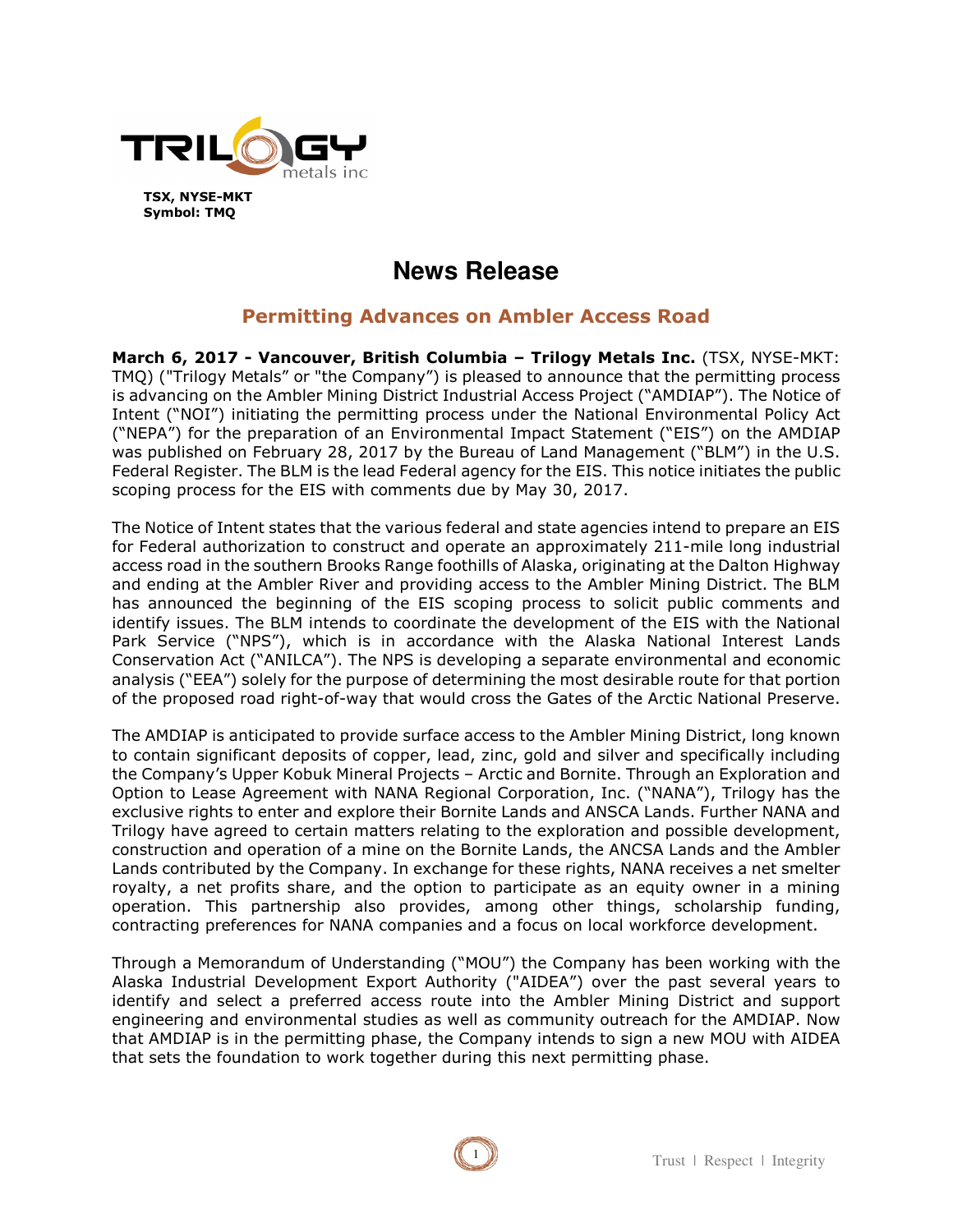The AMDIAP is modeled on AIDEA's successful DeLong Mountain Transportation System ("DMTS"), which includes an industrial access road from the Red Dog Mine to the DMTS port. AIDEA worked with private investors to finance construction of the DMTS industrial access road, and the costs of road construction were paid back through tolls paid by the mine for use of the road. No State of Alaska general funds were used to construct the DMTS and that is exactly what is anticipated for the AMDIAP.

Rick Van Nieuwenhuyse, President and CEO of Trilogy Metals commented, "Having the BLM initiate the permitting process is a major accomplishment and milestone for developing the Ambler Mining District. Permitting in the United States under NEPA is a prescribed process involving five recognized stages: Public Scoping to identify concerns; Preliminary Draft EIS (draft permitting document); Draft EIS and Public Comment; Final EIS and Public Notice; and finally a Record of Decision ("ROD"). This process has typically taken two to three years to complete. However, with the issuance of Executive Order # 13766 (entitled: "Expediting Environmental Reviews and Approvals for High Priority Infrastructure Projects") under the new Trump Administration which directs the federal agencies to coordinate an effort to streamline the permitting process, particularly with respect to important infrastructure projects, we are hopeful that the permitting timeline could be shortened. The Company plans to work closely with AIDEA to accomplish this important objective."

### **About Trilogy Metals**

Trilogy Metals Inc., formerly NovaCopper Inc., is a metals exploration company focused on exploring and developing the Ambler mining district located in northwestern Alaska. It is one of the richest and most-prospective known copper-dominant districts located in one of the safest geopolitical jurisdictions in the world. It hosts world-class polymetallic VMS deposits that contain copper, zinc, lead, gold and silver, and carbonate replacement deposits which have been found to host high grade copper mineralization. Exploration efforts have been focused on two deposits in the Ambler mining district - the Arctic VMS deposit and the Bornite carbonate replacement deposit. Both deposits are located within the Company's land package that spans approximately 143,000 hectares. The Company has an agreement with NANA Regional Corporation, Inc., a Regional Alaska Native Corporation that provides a framework for the exploration and potential development of the Ambler mining district in cooperation with local communities. Our vision is to develop the Ambler mining district into a premier North American copper producer.

#### **Company Contacts**

Rick Van Nieuwenhuyse **Elaine Sanders** rickvann@trilogymetals.com elaine.sanders@trilogymetals.com

President & Chief Executive Officer Vice President & Chief Financial Officer

### **604-638-8088 or 1-855-638-8088 # # #**

#### *Cautionary Note Regarding Forward-Looking Statements*

*This press release includes certain "forward-looking information" and "forward-looking statements" (collectively "forward-looking statements") within the meaning of applicable Canadian and United States securities legislation*  including the United States Private Securities Litigation Reform Act of 1995. All statements, other than statements of *historical fact, included herein, including, without limitation, statements relating to the future operating or financial performance of the Company, planned expenditures and the anticipated activity at the UKMP Projects, the potential timing and preparation of a PFS on the Arctic deposit, and anticipated activity with respect to the AMDIAP, are forward-looking statements. Forward-looking statements are frequently, but not always, identified by words such as*